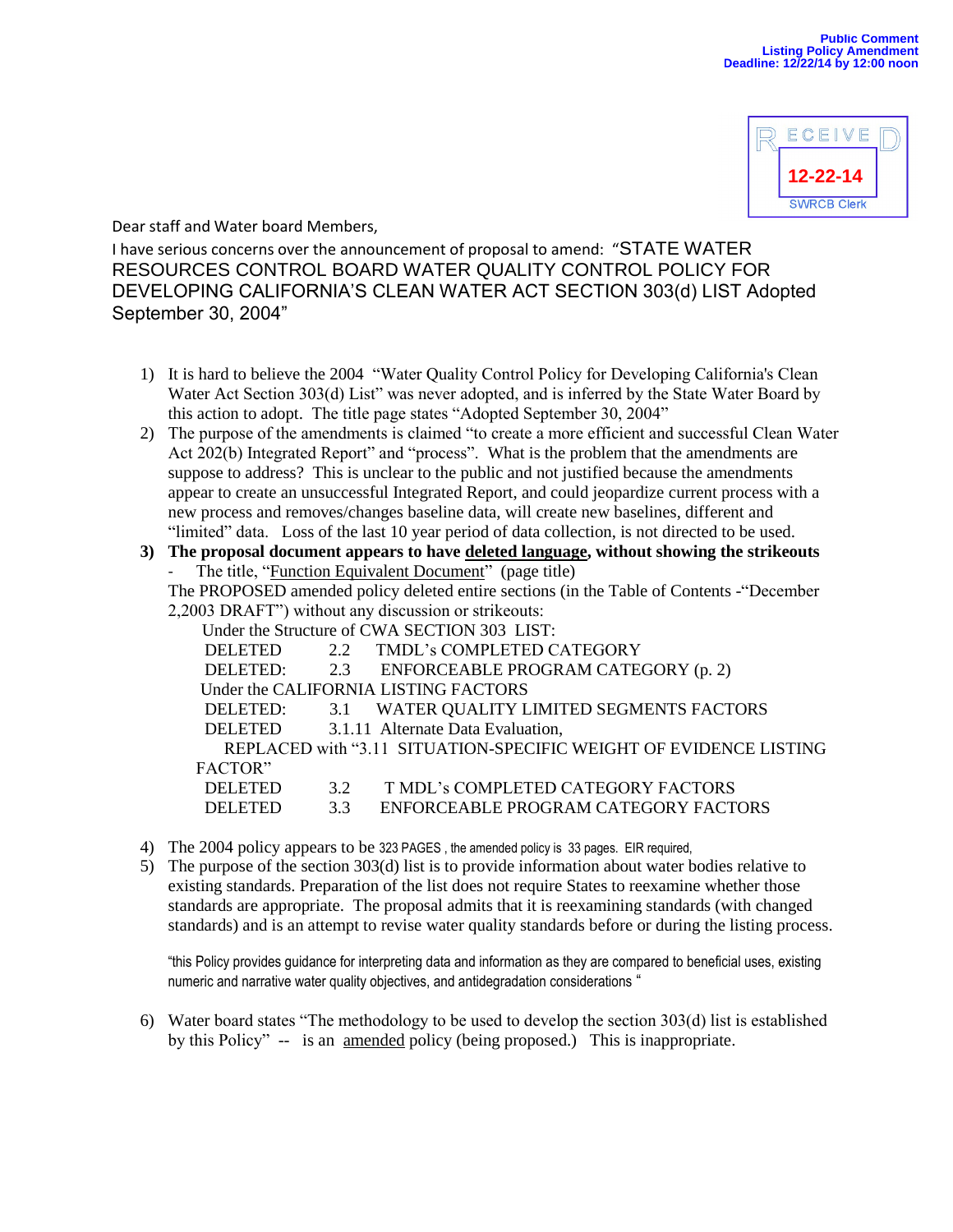7) The process for examining and assessing water quality standards is distinct and by necessity separate from the section 303(d) listing process. The water boards approach combines the section 303(d) process with standards review and revision.

"The states are required to assemble and evaluate all existing and readily available water quality-related data and information to develop the list and to provide documentation for listing or not listing a state's waters."

"This Policy applies only to the listing process methodology used" "to make decisions regarding standards attainment"

- 8) The 2004 policy states that visual types of assessment can be used as a baseline for gross problem identification, or for tracking gross changes over time (like for trash/litter problems.) Visual assessments are debatable. The 2014 proposal changes to "Visual assessments or other semi-quantitative assessments shall also be considered as ancillary lines of evidence to support a section 303(d) listing."
- 9) The proposed amended policy revises existing water quality standards (i.e., beneficial uses, water quality objectives, or the State's Non-degradation Policy) – is made without analysis or EIR. Is there an Environmental checklist for the effects the proposed changes that is expected to cause to areas that will be effected?
- 10) *The proposed new policy revises changes the standard from requiring peer-reviewed literature to unknown standard regarding Sediment Quality Guidelines:*

*2004 policy: Sediment Oualitv Guidelines for Marine, Estuarine. and Freshwater Sediments*: RWQCBs may select sediment quality guidelines that have been published in the peer-reviewed literature or by state or federal agencies. Acceptable guidelines include selected values: effects range-median, probable effects level, probable effects concentration, and other sediment quality guidelines. Only those sediment guidelines that are predictive of sediment toxicity shall be used (i.e., those guidelines that have been shown in published studies to be predictive of sediment toxicity in 50 percent or more of the samples analyzed).

- 11) The 2004 policy is changing the definitions of evidence to be available for assessing the entire program in place for over 10 years, Data will not be comparable, it may be lost. The new policy restricts information that will be used, is found in a single database, "CEDEN" . there is a conflict of interest because the state agencies operate the database, is the same agencies that regulate their own errors, promotes corruption and distrust. 2004: "6.2.1 Definition of Readily Available Data and Information RWQCBs and SWRCB shall assemble and consider all readily available data and information. The data and information shall be reviewed in the following order: submittals resulting from the solicitation, selected data possessed by the RWQCBs, and other sources. At a minimum, readily available data and information includes paper and electronic copies of: The most recent section 303(d) list, the most recent section 305(b) report, and the most recent California Integrated Water Quality Report; Drinking water source assessments; Information on water quality problems in documents prepared to satisfy Superfund and Resource Conservation and Recovery Act requirements
- 12) California has been developing 303(d)/305(b) Integrated Reports every two years since 1976. A regional board is required to report current data on progress of its waters every two years, this process allows the Coast Central Board to not assess the disasters currently and